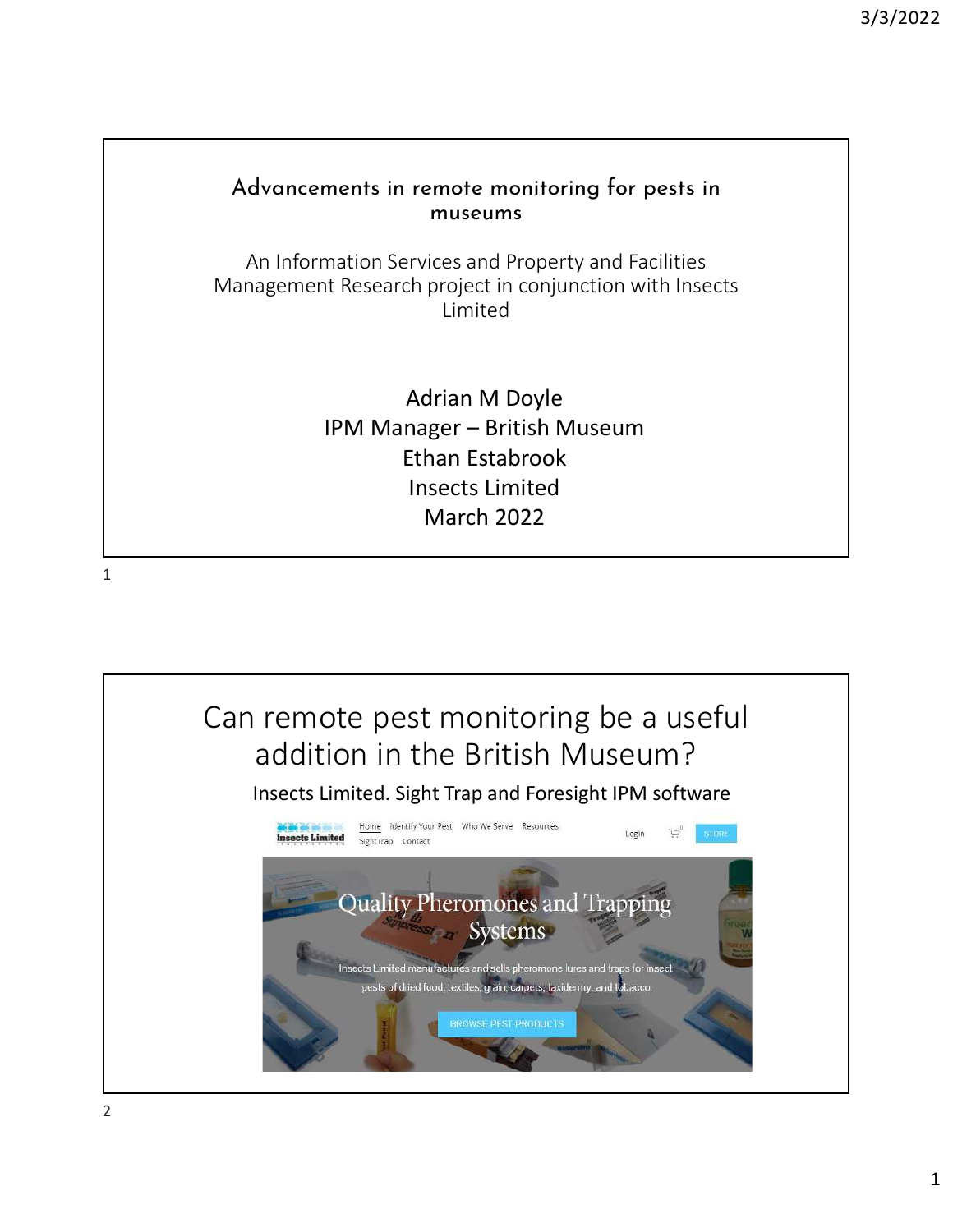## How much do we monitor in the British Museum?

- The British Museum currently has over 1000 pest monitors across three sites including galleries, stores, workshops and laboratories
- Currently managed by the IPM Manager and monitoring undertaken quarterly by the Conservation and Collections Care Team.
- Non-collections areas currently have over 70 Monitors managed by a sub-contractor who in turn is managed through the Soft Services contractor.
- Do we have an opportunity to reduce the workload but maintain the data capture and standards for collections care?
- Can we use some other technology to take over in targeted areas?

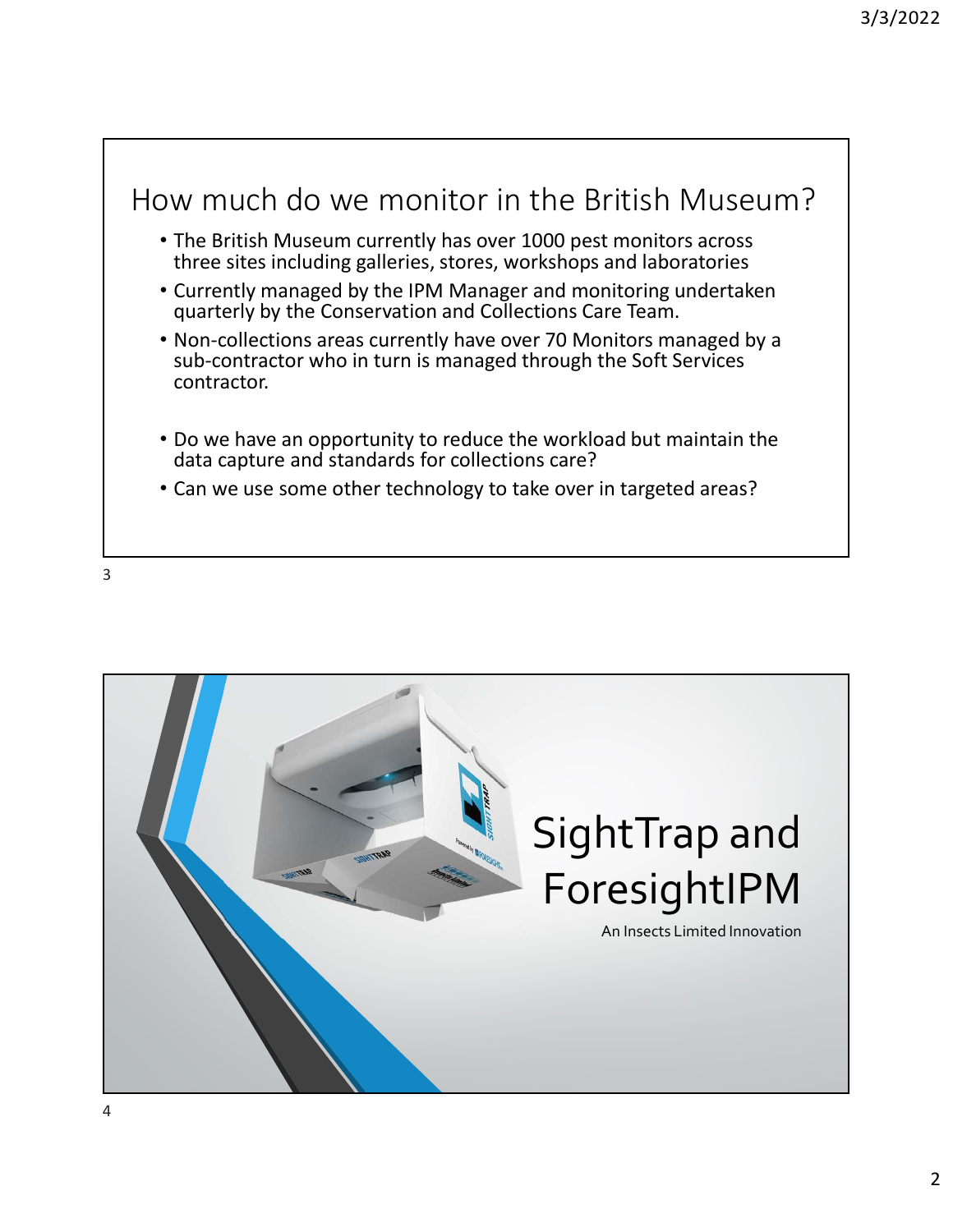

Hanging monitors ideal for webbing clothes moth Floor monitors

Can be configured into two arrangements, with or without pheromone lure. These are ideal where access is limited or where there is an ongoing concern



for crawling insects



Programmed and set up via mobile phone app and Wi-fi

5

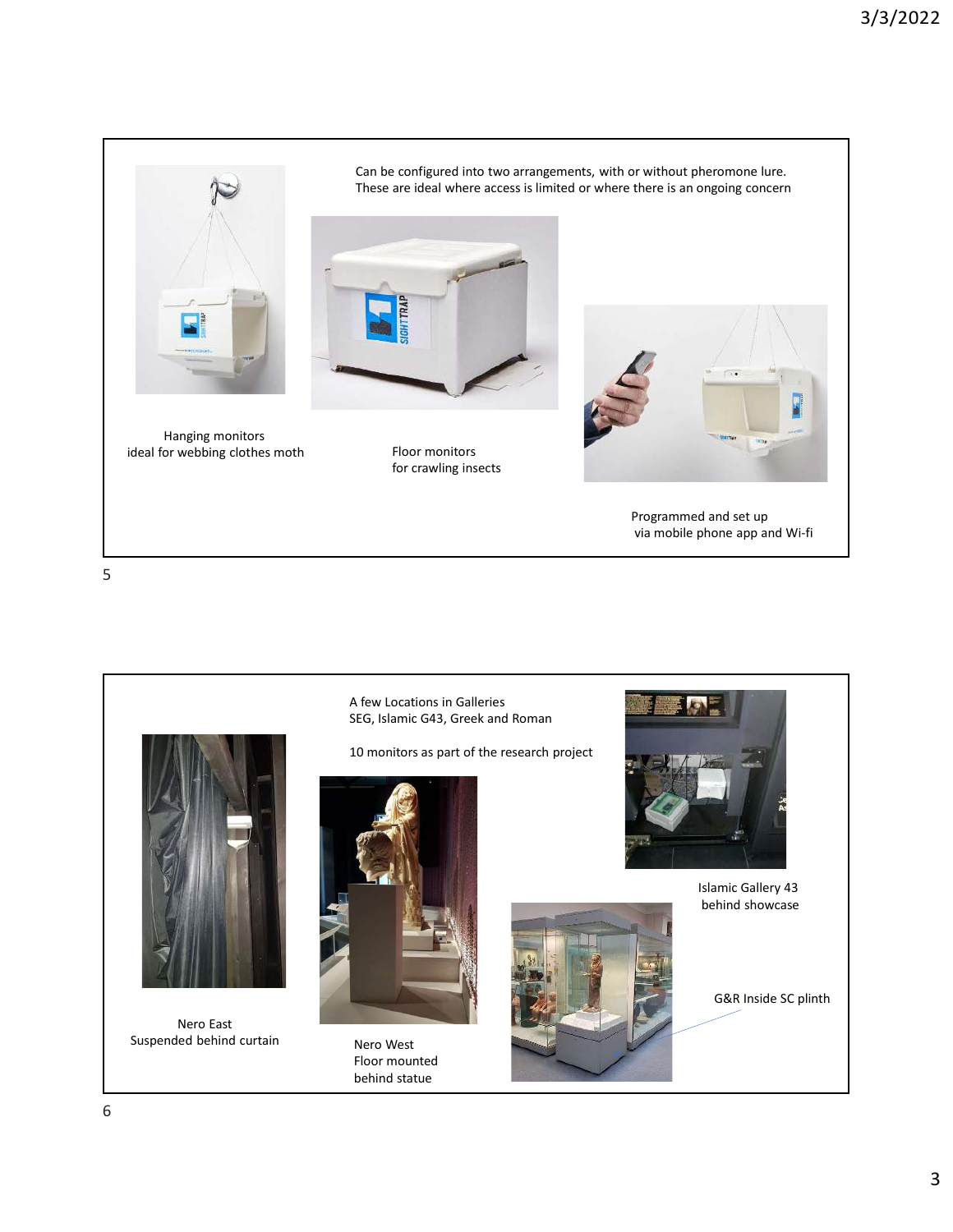

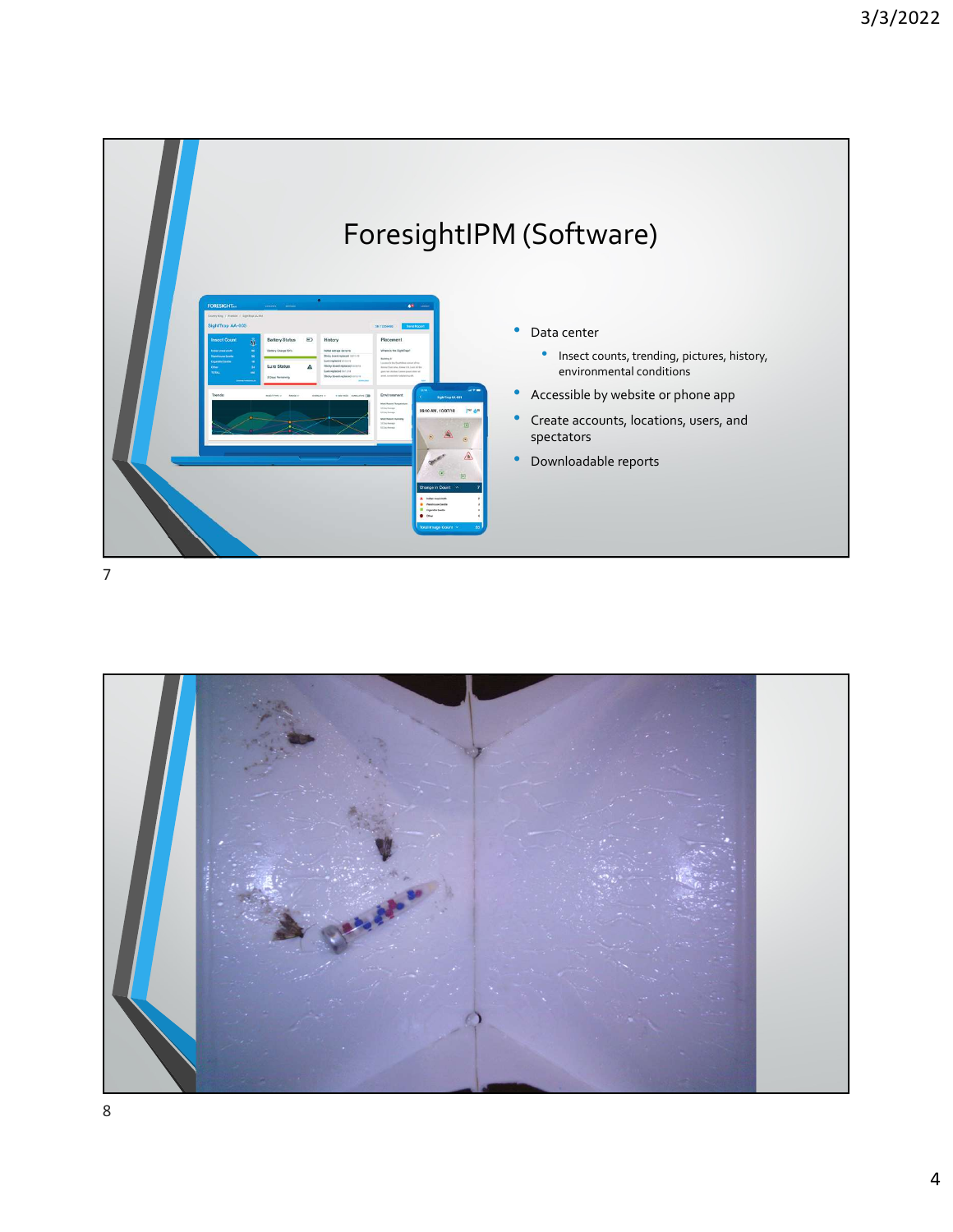

9